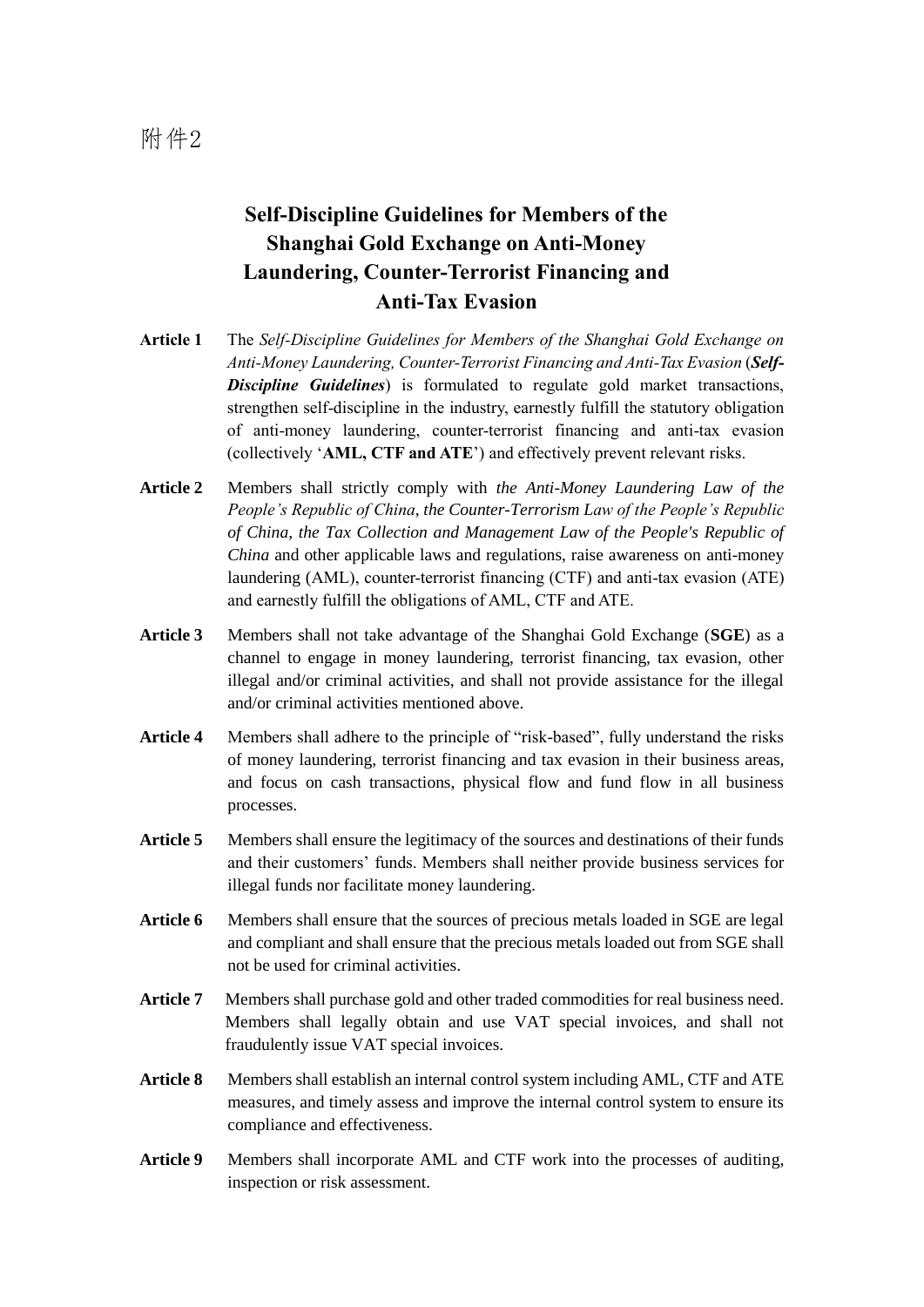- **Article 10** Members shall establish AML management systems for brokerage business to prevent customers from taking advantage of members or SGE to conduct money laundering, terrorist financing and/or other criminal activities.
- **Article 11** Members shall establish the AML management framework, designate department and compliance specialists responsible for AML work. The head of member shall take ultimate responsibility for effective implementation of AML work.
- **Article 12** Members shall provide necessary resources for department responsible for AML and actively use information systems to enhance the effectiveness of AML work.
- **Article 13** Members shall act with due diligence and comply with the principle of "know your customer" by adopting a differentiated customer identification regime according to the money laundering and terrorist financing risk profile of customers, business relations, and transactions.
- **Article 14** Members shall take appropriate measures to know the identity of customers, the purpose and nature of their transactions, the natural persons controlling them as well as the ultimate beneficiaries of those transactions.
- **Article 15** When a customer applies for opening gold trading account in SGE, members shall verify valid identification of the customer, register basic information of the customer's identity, and retain copies or photocopies of the valid identification and the original authorization letter (if applicable). Members shall not open anonymous or pseudonymous accounts for their customers, or provide services for unidentified customers, or allow any customer to use the account of another person to make transaction.
- **Article 16** In dealing with the account opening applications of customers related to VAT special invoices, members shall know the real trading background of customers. Members are entitled to request customers to provide relevant documents in accordance with the provisions of SGE.
- **Article 17** Where a customer authorizes any person to give instructions, transfer funds, confirm settlement statements, or perform other functions as its agents, the member shall require the said agents to present an authorization letter, verify valid identifications for the said agents, register their names and contact information, and retain the original authorization letter and a copy or photocopy of said identifications.
- **Article 18** If a member suspects that the identification or materials provided by a customer contain false records, the member shall refuse to serve the customer; if there is any doubt regarding the identification or materials, the member shall require the customer to provide supplementary documents or materials that are sufficient to prove the customer's identity, and shall refuse to serve the customer if its identity cannot be so ascertained.
- **Article 19** Members shall ensure that the names shown on customers' gold trading accounts and corresponding funds accounts are identical with those recorded on the customers' identifications.
- **Article 20** Members shall adopt noncash payment methods in brokerage services. Bank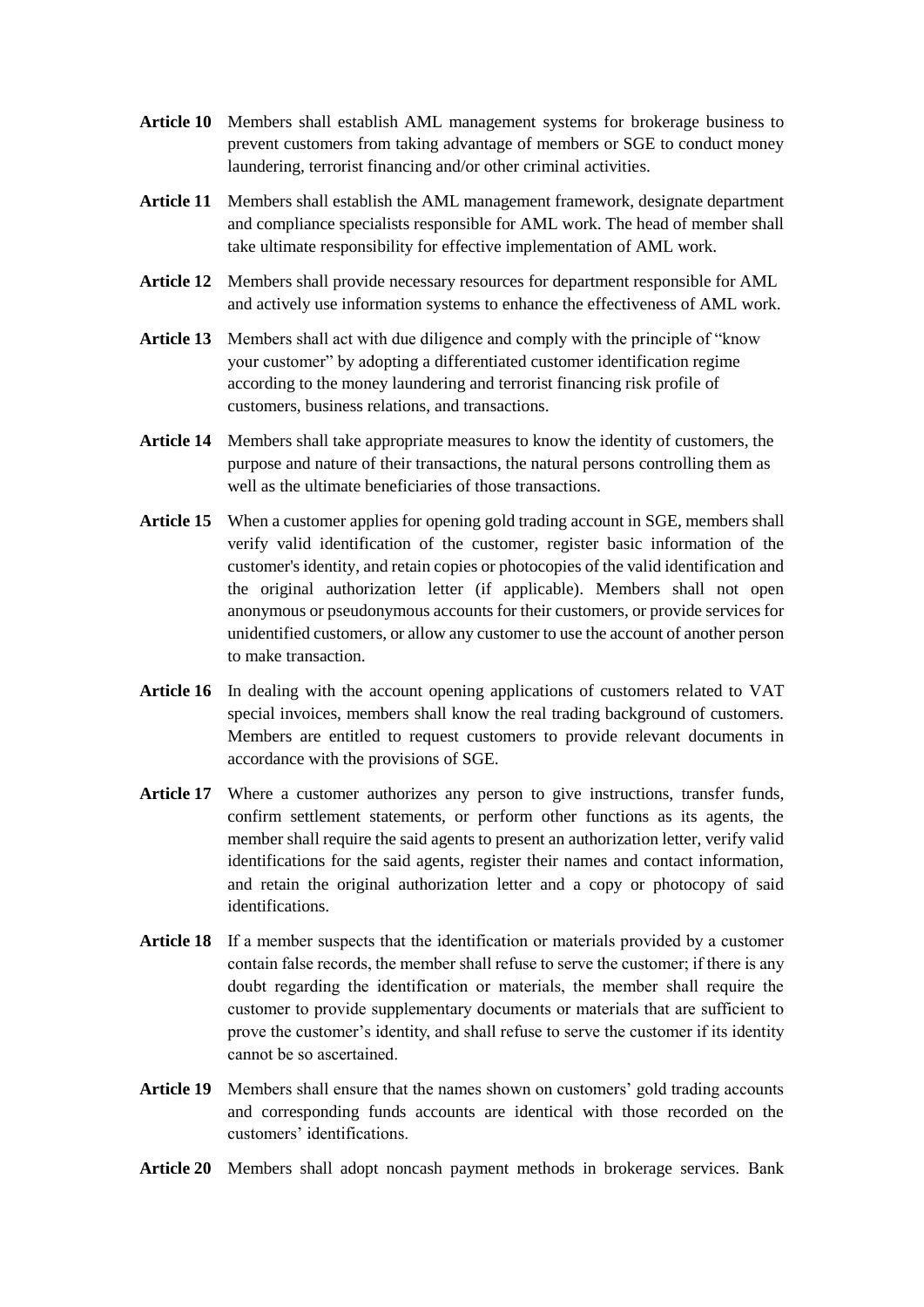transfers shall be made from and to a bank account under the name of the trading party.

- **Article 21** A member shall continuously check the identity of its customers, monitor them and their daily transactions, and timely remind them to update their information throughout the period in which there is an ongoing business relation.
- **Article 22** Members shall pay attention to UN Security Council resolutions and lists of terrorist organizations and individuals published by competent national authorities. Members shall neither establish any business relation with nor provide any form of service to any entity, organization, or individual on such lists.
- **Article 23** If a member finds or has reasonable cause to suspect that any customer, its funds or other assets, completed or attempted transactions are involved in money laundering, terrorist financing and/or other criminal activities, then irrespective of the amount or asset value involved, the member shall file a suspicious transaction report to CAMLMAC.
- **Article 24** In addition to sending a suspicious transaction report to CAMLMAC, a member shall also report to the local PBC branch, public security bureau, or national security organ if the suspicious transaction:

(1) evidently involves money laundering, terrorist financing, or other criminal activities;

(2) severely endangers national security or social stability; or

- (3) involves other grave circumstances or emergencies.
- **Article 25** Members shall properly retain customer identity information and transaction records for a period of no less than five years.
- **Article 26** Members shall keep confidential and not disclose to any entity or individual any customer identity materials and transaction information of customers during the performance of their statutory AML obligations.
- **Article 27** Members shall actively participate in AML training organized by SGE. Members shall publicize AML knowledge to customers and potential customers.
- **Article 28** Members shall assist and cooperate with judicial organs and administrative law enforcement organs in combating money laundering, terrorist financing and tax evasion as required by law. Any clues to suspected criminal activities, once identified, shall be reported to competent administrative and investigation authorities in accordance with the law.
- **Article 29** Members shall actively cooperate with AML law enforcement inspection and investigation carried out by the People's Bank of China; and shall neither refuse or hinder such inspections and investigations, nor provide false information or conceal or destroy evidence.
- **Article 30** Members shall conduct annual self-examination on AML and CTF compliance, and report the results of self-examination to SGE in writing.
- **Article 31** If any member is punished for violation of AML, CTF and ATE regulation or is